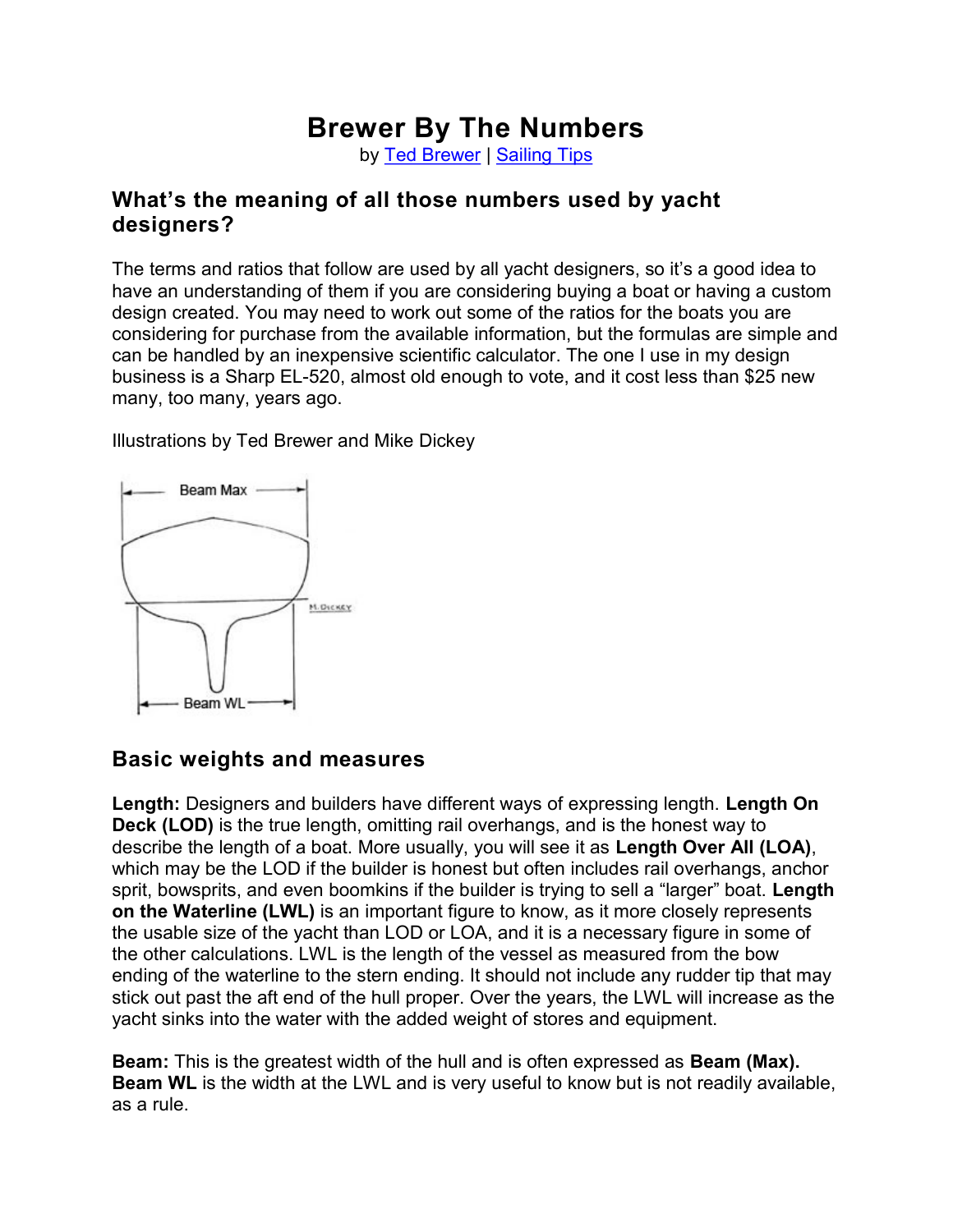**Draft:** This is the depth of the hull from the waterline to the bottom of the keel or fin. Like the LWL, it will vary with the weights of fuel, water, stores, and the equipment added over the years and is usually somewhat more than the original designed or advertised draft. When you run onto a 4-foot-deep rock in a boat with 3-foot 9-inch draft, it is always nice to know that it may not be your fault.



Displacement: If you weigh the boat on a scale, that is her actual (not advertised) displacement and the weight of sea water she will displace when afloat. Most designers figure displacement when half loaded (the boat, that is, not the designer) with stores, liquids, and crew.

Displacement can be expressed in pounds, long tons, or cubic feet; one ton = 2,240 pounds = 35 cubic feet of sea water, at 64 pounds per cubic foot. Fresh water weighs only 62.4 pounds per cubic foot, so a boat taken from sea water to fresh water will sink into the water and increase her draft slightly. For example, a boat weighing 7,500 pounds will displace 117.19 cu. ft. of sea water or 120.19 cubic feet of fresh water. The difference is 3 cubic feet, so if her waterline area is 150 square feet, she will sink 3/150 of a foot (about 1/4 inch) when she is moved from salt to fresh water. This is truly insignificant for most sailors, unless you are skippering a 90,000-ton tanker.

J, I, P, E: These are letters you see on the sail plans of many modern cruiser/ racers and denote the rig dimensions. As you'll see on the illustration on the next page, "J" is the length of the foretriangle on deck, from the mast to the headstay. "I" is the height of the foretriangle from the sheer to where the headstay intersects the mast. "P" is the main luff and "E" is the main foot. Yawls and ketches will also have Pmiz and Emiz to show mizzen dimensions.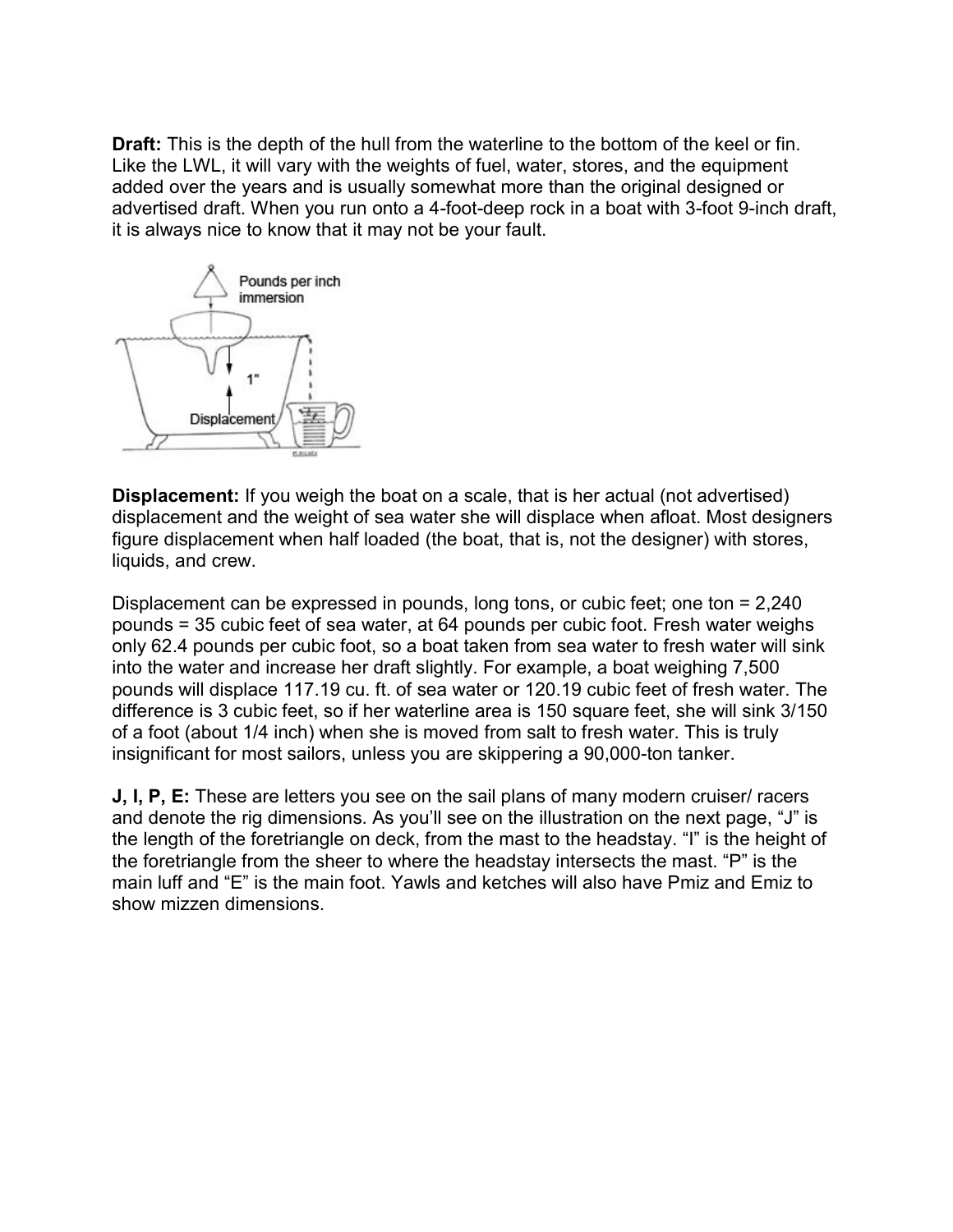

#### Centers and areas

Center of Buoyancy (CB): Often called Lateral Center of Buoyancy (LCB), this is the center of the underwater volume of the vessel and can be expressed as a distance abaft the forward end of the LWL, abaft midships, or as a percentage of the LWL from the bow end. If the boat is to float on her LWL, the Center of Gravity (CG) must be in line vertically with the CB, both fore and aft and athwartship. If the two centers are not in line, the boat will change trim and so change her underwater shape, until the new CB lines up with the CG.

If your boat is floating perfectly in trim and you add 100 pounds of davits and dinghy aft, for example, you will move the center of gravity of the boat aft. The vessel will sink by the stern and the bow will come up until the underwater shape changes enough to move the CB over the new CG.

The same applies athwartship. With luck, the CB and the CG are both on the centerline of your boat, so she floats level without any heel angle. When you move to the starboard rail, you move the CG off centerline to starboard, so the boat will heel until the change in underwater shape moves the CB vertically above the new CG.

Center of Flotation (CF): The CF is the center of the waterline area and is the pivot point about which the boat changes trim, much like the pivot in the center of a teetertotter. On normal sailing hulls, the CF is somewhat abaft the CB and, like the CB, is expressed as a percentage of the LWL, or a distance from either the bow end of the LWL, or from amidships. Of course, as the boat changes trim, due to added weight at one end or the other, the LWL shape changes, so the CF will move slightly.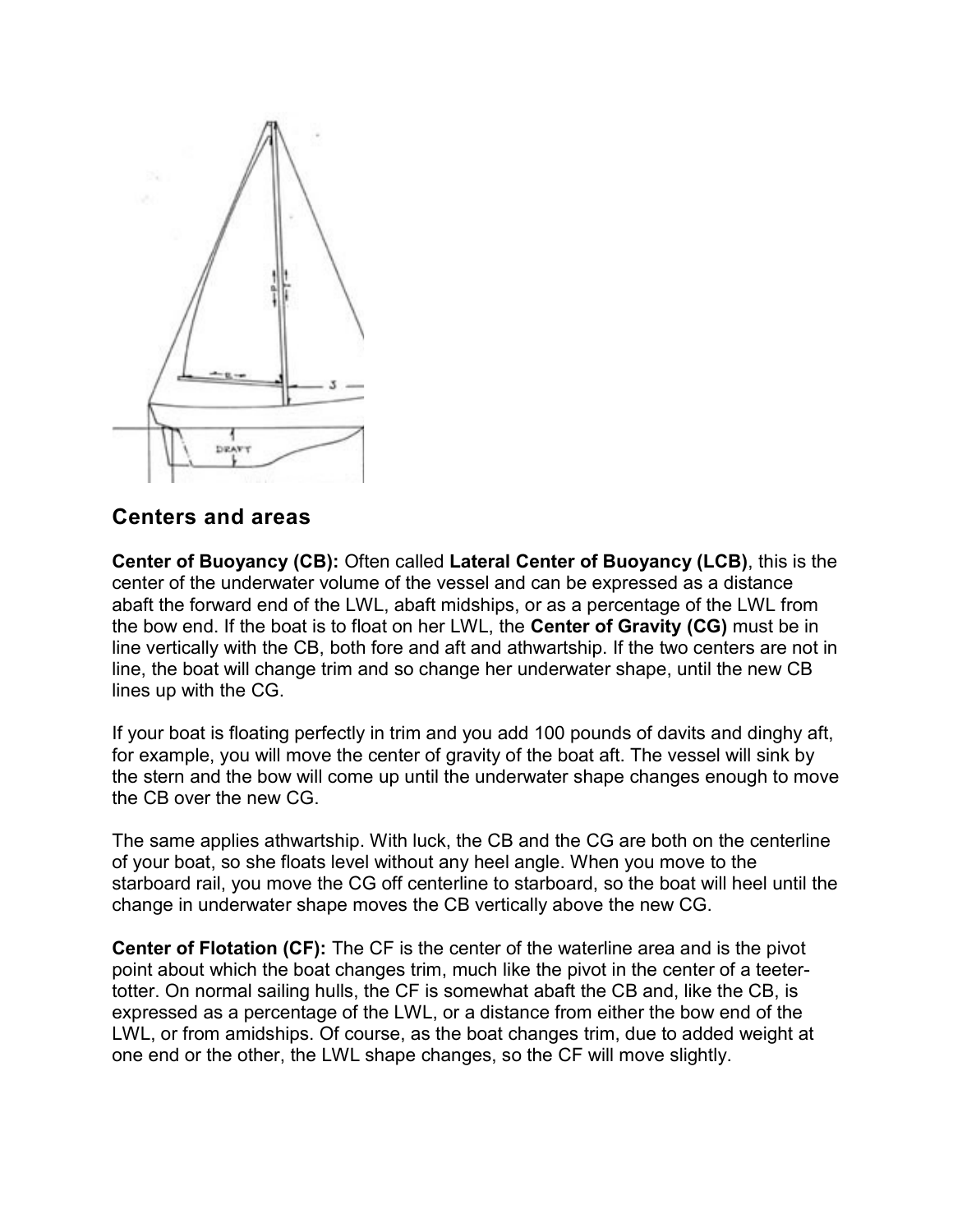Center of Lateral Plane (CLP): Also called Center of Lateral Resistance (CLR). These indicate the center of the hull's underwater area as viewed from the side. The CLP is readily found by tracing the outline of the underwater hull on paper, cutting it out, and balancing it on a pencil, as illustrated below. Some designers omit the rudder area when finding the CLP; others use half the rudder area.

Center of Effort (CE): This is the center of the area of the sails. The CE is usually determined using 100 percent of the foretriangle area, omitting the overlap of genoa jibs. On some boats that do not carry genoas the CE may be calculated as the center of the working sails. Both the CE and the CLP may be shown on sail plans and the CE will be forward of the CLP by a distance known as lead. The lead (pronounced "leed") is essential to provide a balanced helm and the amount of lead is based on certain characteristics of the vessel. I'll discuss helm balance in detail in a future article and explain the need for lead.

Waterline Area: This is the area of the LWL, usually expressed in square feet. It is not always easily obtained but can be calculated roughly for a sailboat by the formula: .67 x LWL x Beam. It is more accurate if you have the Beam WL rather than the Beam (Max), of course. Knowing the LWL area is essential in working out some of the following calculations.



### Seven Calculations

Fineness Coefficient (Cf): Also called the Waterplane Coefficient, or Cwp. The Cf is a figure derived from: LWL Area/(LWL x Beam WL). As shown in the illustration on page 70, the lower the Cf, the finer the hull at the waterline. Typical sailboats have a Cf of .65 to.68

Pounds Per Inch Immersion (PPI): The weight required to sink the yacht one inch. It is calculated by multiplying the LWL area by 5.333 for sea water or 5.2 for fresh water. The PPI usually increases as the hull sinks into the water as the LWL area is also increasing due to the shape of the hull above water.

Moment to Trim One Inch (MTI): The MTI is the moment, expressed in footpounds, that will change the fore-and-aft trim of the yacht one inch. For a displacement hull, the MTI is, roughly (but close enough for all practical purposes), .35 x WL Area $^2$ /Beam WL. For example, your boat has an LWL Area of 165 square feet and a Beam WL of 8 feet. Your MTI is .35 x 165<sup>2</sup>/8 = 1,191 ft-lbs, say 1,200 for rough figuring. Now you hang that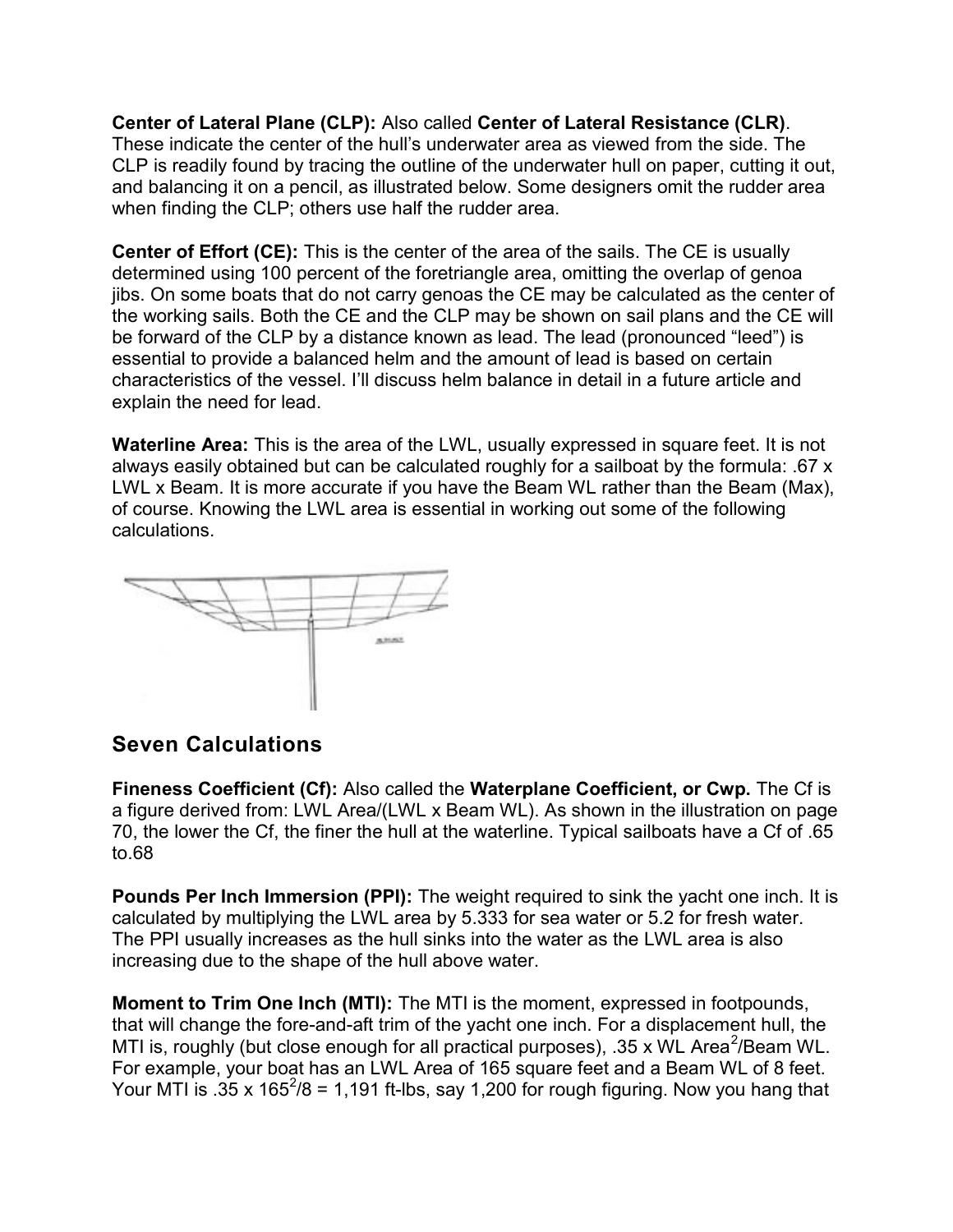100-pound dink 18 feet abaft the CB. You have added 1,800 ft-lbs of aft moment, so your boat will trim  $1800/1200 = 1.5$  inches down by the stern. However, the boat does trim about its Cf and, as that is usually abaft amidships, the stern will move less than the bow. You might find that she trims 5/8 inch down by the stern, and 7/8 inch up by the bow, making a total trim change of 1.5 inches.



Wetted Surface (WS): This is the area in square feet of the underbody of the yacht, including the fin, rudder, and skeg. A boat with a large WS will have more surface friction than a boat with lesser WS and be slightly slower, given the same sail area, due to the greater resistance. This is most important in light air as, at slower speeds surface friction is the primary cause of resistance.

**Speed/Length Ratio (V + L):** This is the speed in knots divided by the square root of the LWL. For example, a 25-foot-waterline sailboat moving at 5.5 knots would be at a V $\div\sqrt{L}$  of 1.1. while a 400-foot-LWL destroyer traveling at 22 knots also has a V $\div\sqrt{L}$  of 1.1. Both vessels would develop about the same resistance per ton of displacement as they are both running at the same  $V\div V$  L.

The limiting speed for a pure displacement hull is a  $V\div\sqrt{L}$  of 1.34. Above this speed, the stern wave moves aft so that the stern loses buoyancy, the hull squats, and great additional power is necessary for a small gain in speed. In truth, the typical cruising sailboat probably averages a  $V \div \sqrt{L}$  of about .9 to 1.0 and only gets close to 1.3 when reaching in a stiff breeze. Tender boats may never get above 1.2 since crewmembers ease sheets when the rail buries!

The modern beamy, super-light ocean racer can have a stern wide enough to resist squatting and the stability to stand up to a breeze, so it often achieves speeds well above 1.4, but that is semi-planing, and the boat is getting lift aft due to its speed. My BOC 60 design exceeded 20 knots at times, a  $V \div \sqrt{L}$  ratio of over 2.6, but those are very specialized yachts, definitely not good old boats!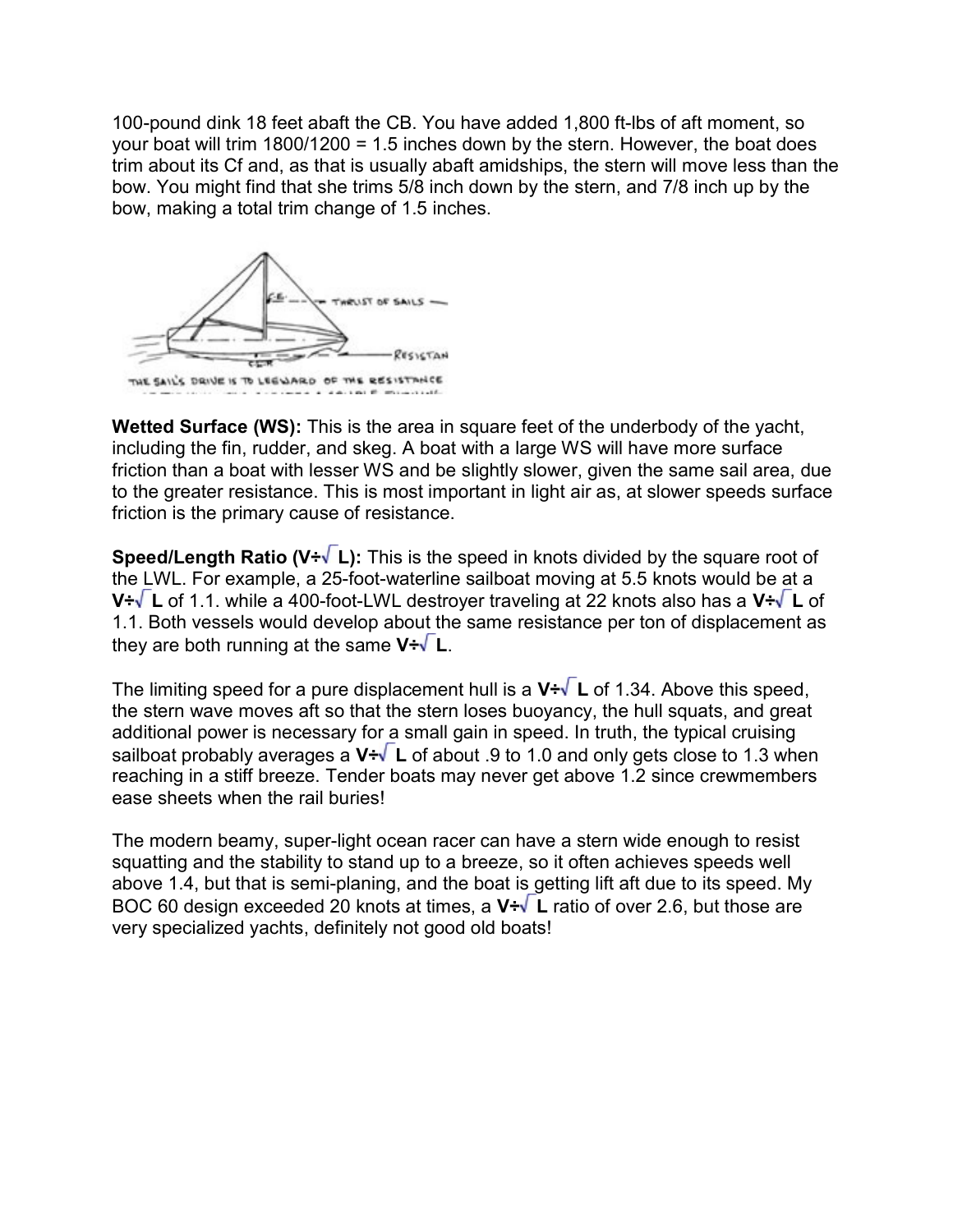

Prismatic Coefficient (Cp): This is a figure that relates the fullness of the ends of the underwater hull to the area of the midship or largest station. The sketch below will explain it better than words can. The Cp is the percentage of the original shape that remains after the hull is carved out. The more that is cut away to "carve" the hull, the finer the ends and the lower the Cp, and vice versa.

The proper Cp for a hull depends on the intended speed and is related to the speed/length ratio  $V \div \sqrt{L}$ . The correct Cp for various  $V \div \sqrt{L}$  are as follows:

| $V + \sqrt{L}$ | Cp   |
|----------------|------|
| 1.0 and below  | .525 |
| 1.1            | .54  |
| 1.2            | .58  |
| 1.3            | .62  |
| 1.4            | .64  |

Selecting the correct Cp for a sailing yacht depends on her speed which, of course, varies with the winds. For an inshore racer primarily in light-air conditions it might be wise to go to a .525 Cp, while an allround cruising yacht would benefit from a higher Cp, say .54 to.55, and an ocean racer from a yet higher Cp, perhaps .56 to.57. In any case, it is best if the Cp is a bit on the high side, since the penalty for having too high a Cp at low speeds is less serious in performance than having too low a Cp at high speeds. The high Cp should be achieved by fullness aft, not forward, as full bows have an adverse affect on performance.

Half Angle of Entrance: This is the angle, measured at the LWL, between the hull centerline and the actual waterline shape. Fine angles are desirable for good performance but can be overdone, creating a wet boat in a seaway. Angles below 19 to 20 degrees would be considered fine, 20 to 24 degrees is fairly usual for a cruising yacht, and angles of 25 degrees and above are considered bluff bows today but were fairly common in the '60s.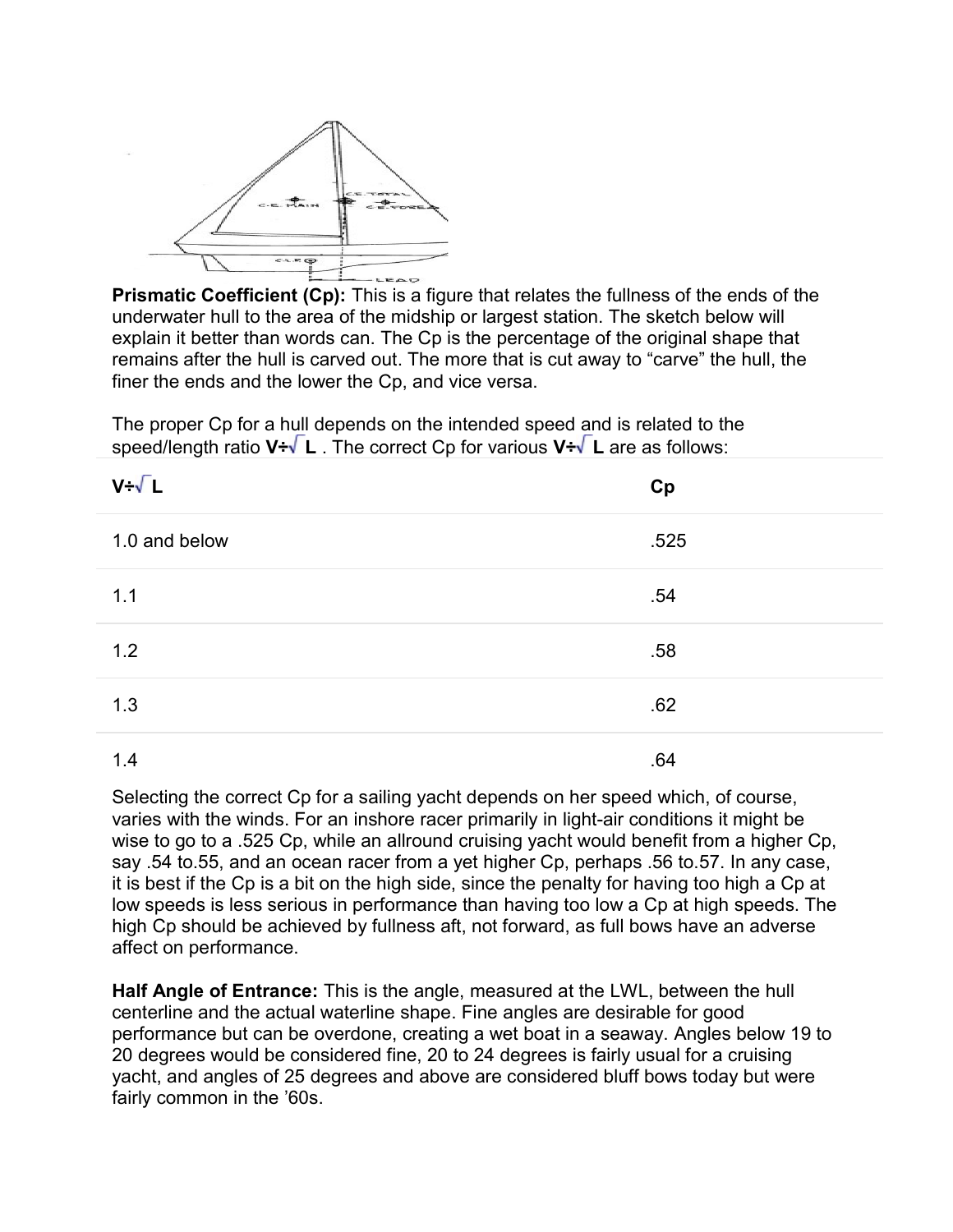## Ratios for evaluating speed, comfort, and safety

Sail Area/Wetted Surface Area Ratio (SA/WS): The sail area/wetted surface area ratio is simply the sail area divided by the area of the hull that is below the LWL. It should include the keel and rudder areas. This frequently neglected ratio is the major determiner of boat speed in light and medium air. In these conditions, wave-making resistance is minimal and surface friction is the primary drag component. ratios below 2.0 indicate poor performance in light air. Ratios of 2.2 to 2.4 predict good light-air performance, while a ratio of 2.6 would indicate a boat designed specifically to sail in very light wind. Wetted surface is a difficult number to obtain, but the concept is important.

Sail Area/Displacement Ratio (SA/D): The SA/D ratio is the sail area in square feet divided by the displacement in cubic feet to the  $2/3$  power, or SA/D cf<sup>.666</sup> Ratios below 14 are suited for motor sailers, from 14 to 17 for ocean cruisers and from 16 to 18 for typical coastal cruisers. Ratios over 18-20 are seen on racing dinghies, inshore racers, and ocean racing yachts. The more extreme screamers can have very high SA/D ratios indeed. My 60-foot design, Wild Thing, had a SA/D ratio, based on 100 percent foretriangle, of well over 30, depending on her displacement at the moment. Her displacement could vary widely as she could carry 8,000 pounds of water ballast in tanks on the windward side.

Displacement/Length Ratio (D/L): The D/L ratio is a non-dimensional figure derived from the displacement in tons (of 2,240 lbs) divided by .01 LWL cubed, or, Dt/(.01  $LWL$ <sup>3</sup>. It allows us to compare the displacement of boats of widely different LWLs. Some examples of various D/L ratios follow, but are generalities only, as there is often a wide range within each type.

| <b>Boat type</b>           | D/L ratio |
|----------------------------|-----------|
| Light racing multihull     | 40-50     |
| Ultra-light ocean racer    | 60-100    |
| Very light ocean racer     | 100-150   |
| Light cruiser/racer        | 150-200   |
| Light cruising auxiliary   | 200-250   |
| Average cruising auxiliary | 250-300   |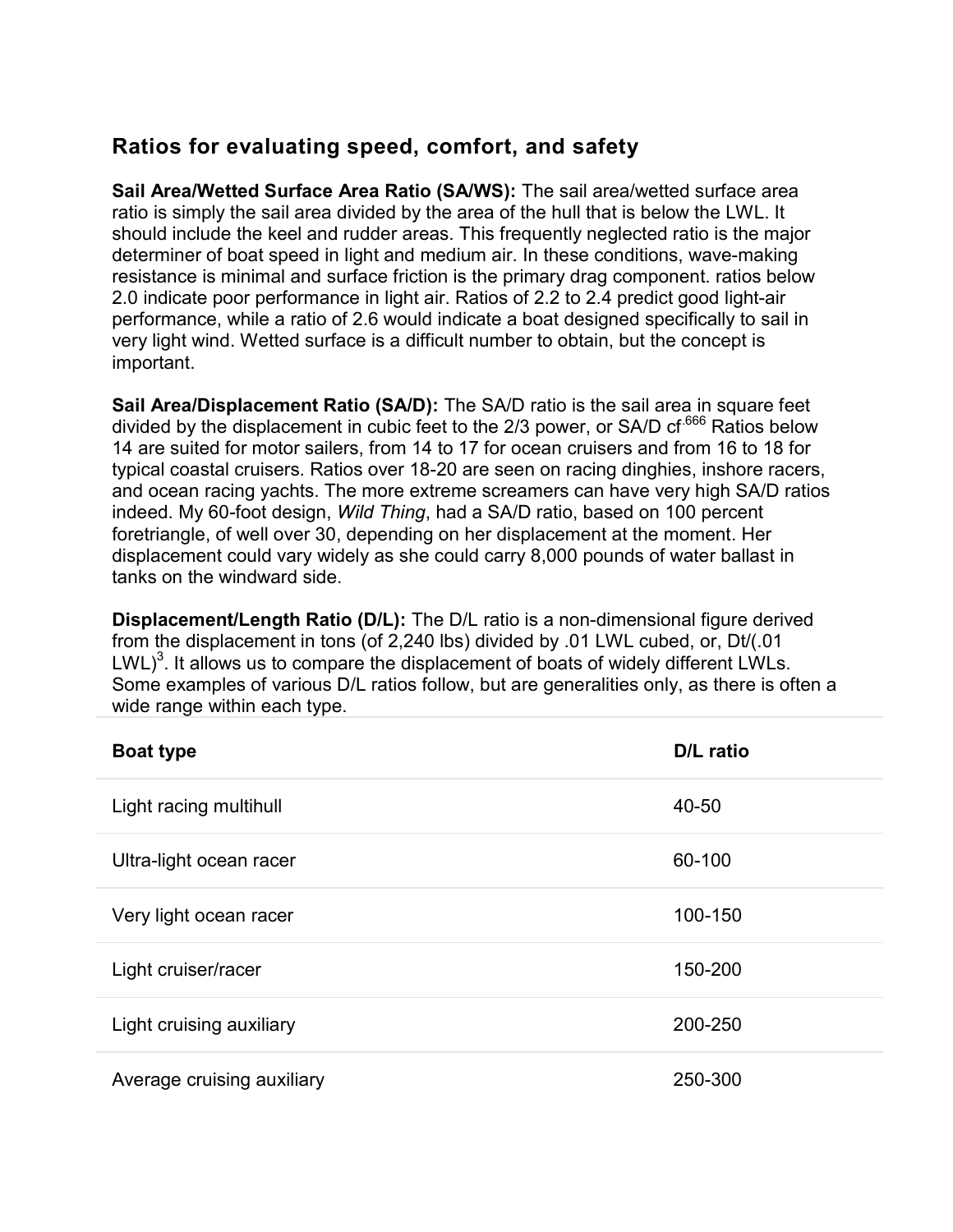| Heavy cruising auxiliary      | 300-350 |
|-------------------------------|---------|
| Very heavy cruising auxiliary | 350-400 |

Storm, a wonderful 27-foot LWL sloop on which I raced with Bill Luders many years ago, had a D/L ratio of 386, very heavy by today's standards. However, Storm was 39 feet LOA, and when she heeled to a breeze her long ends would increase her sailing LWL, thus reducing her D/L ratio to a more reasonable figure when we were beating to windward. If she picked up 3 feet of WL, her D/L ratio dropped to about 281 – a significant change and one that made her a very competitive racer in the 1960s.

Capsize Screening Ratio (CSF): Some years ago, the technical committee of the Cruising Club of America came up with a simple formula to determine if a boat had bluewater capability. The formula compares beam with displacement, since excess beam contributes to capsize and heavy displacement reduces capsize vulnerability. The formula is the maximum beam divided by the cube root of the displacement in cubic feet, or  $B^{3}$  DISPL cf. The displacement in cubic feet can be found by dividing the displacement in pounds by 64, of course.

The boat is acceptable if the result of the calculation is 2.0 or less but the lower the better. For example, a 12-meter yacht of 60,000-pound displacement and 12-foot beam will have a CSF number of 1.23, so would be considered very safe from capsize. A contemporary light displacement yacht, such as a Beneteau 311 (7,716 lb, 10-foot 7 inch beam) has a CSF number of 2.14, and a Dufour 38 (14,300 lb, 12-foot 7-inch beam) comes in at 2.07. Based on the formula, while they are fine coastal cruisers, the latter two yachts may not be the best choice for ocean passages.

Comfort Ratio (CR): This is a ratio I dreamed up, tongue-in-cheek, as a measure of motion comfort but it has been widely accepted and, indeed, does provide a reasonable comparison between yachts of similar type. It is based on the fact that the faster the motion, the more upsetting it is to the average person. Given a wave of X height, the speed of the upward motion depends on the displacement of the yacht and the amount of waterline area that is acted upon. Greater displacement, or lesser WL area, gives a slower motion and more comfort for any given sea state.

Beam does enter into it as a wider beam increases stability, increases WL area, and generates a faster reaction. The formula takes into account the displacement and the WL area, and adds a beam factor. The intention is to provide a means to compare the motion comfort of vessels of similar type and size, not to compare that of a Lightningclass sloop with that of a husky 50-foot ketch.

The CR is: Displacement in pounds/(.65 x (.7 LWL + .3 LOA) x  $B^{1.333}$ ). Ratios will vary from 5.0 for a light daysailer to the high 60s for a super-heavy vessel, such as a Colin Archer ketch. Moderate and successful ocean cruisers, such as the Valiant 40 and Whitby 42, will fall into the low-to-middle 30s range.